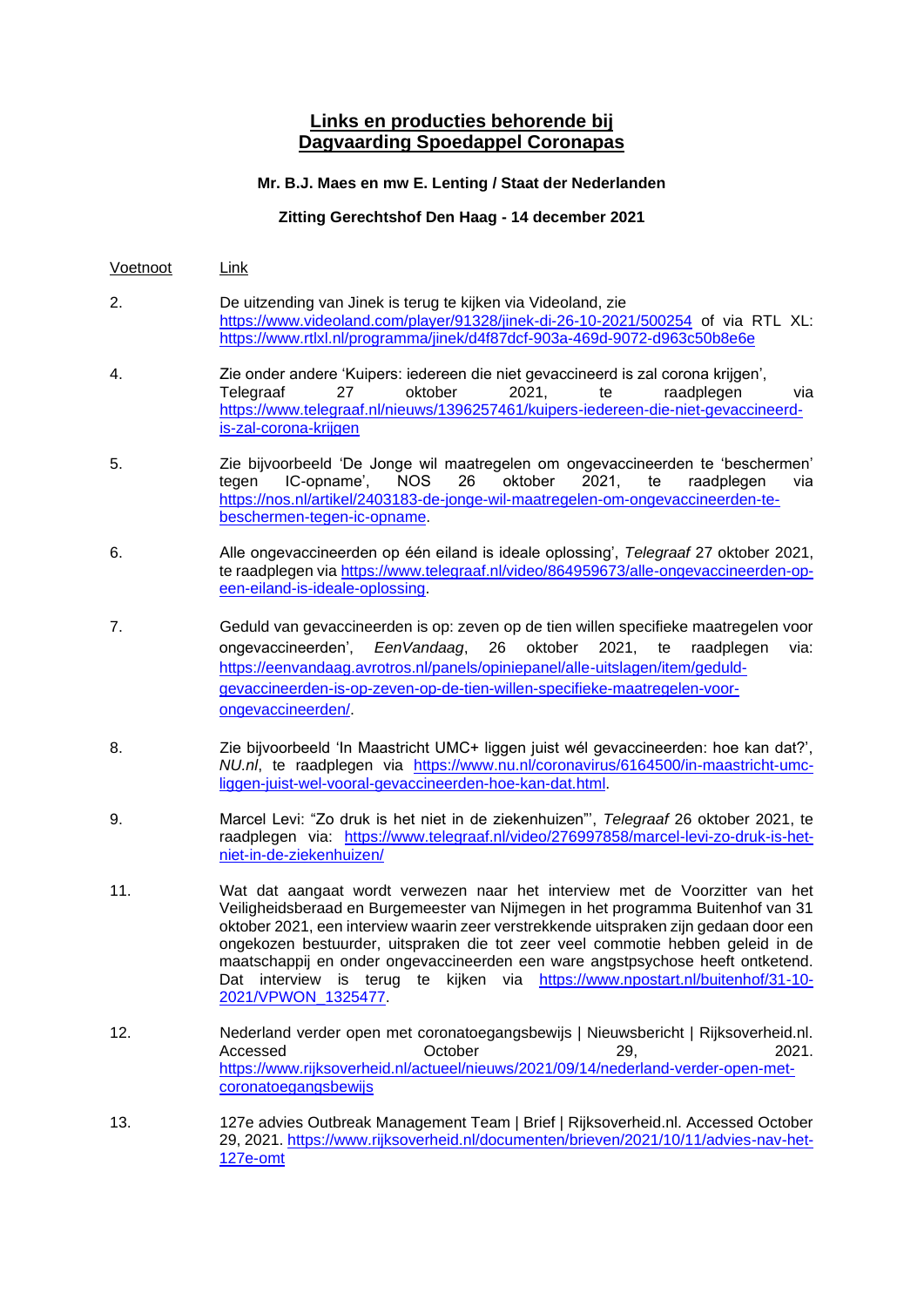- 15. De Gezondheidsraad en COVID-19 | Over ons | Gezondheidsraad. Accessed October 29, 2021.<https://www.gezondheidsraad.nl/over-ons/de-gezondheidsraad-en-covid-19>
- 16. OMT 123 & 124 | 6 & 9 augustus 2021 | RIVM. Accessed October 29, 2021. <https://www.rivm.nl/omt123-124>
- 17. OMT 125 | 3 september 2021 | RIVM. Accessed October 29, 2021. <https://www.rivm.nl/omt125>
- 18. OMT 126 | 10 september 2021 | RIVM. Accessed October 29, 2021. <https://www.rivm.nl/omt126>
- 19. OMT 127 | 8 oktober 2021 | RIVM. Accessed October 29, 2021. <https://www.rivm.nl/omt127>
- 29. Israel, Once the Model for Beating Covid, Faces New Surge of Infections The New York Times. Accessed October 31, 2021. [https://www.nytimes.com/2021/08/18/world/middleeast/israel-virus](https://www.nytimes.com/2021/08/18/world/middleeast/israel-virus-infections-booster.html)[infections-booster.html](https://www.nytimes.com/2021/08/18/world/middleeast/israel-virus-infections-booster.html)
- 30. Malta undermines new EU COVID passport scheme by only allowing fully vaccinated visitors | Fortune. Accessed October 31, 2021. [https://fortune.com/2021/07/12/malta-highest-vaccination](https://fortune.com/2021/07/12/malta-highest-vaccination-rate-unvaccinated-enter/)[rate-unvaccinated-enter/](https://fortune.com/2021/07/12/malta-highest-vaccination-rate-unvaccinated-enter/)
- 32. Waterford city district has State's highest rate of Covid-19 infections. Accessed October 31, 2021. [https://www.irishtimes.com/news/health/waterford-city-district-has-state-s](https://www.irishtimes.com/news/health/waterford-city-district-has-state-s-highest-rate-of-covid-19-infections-1.4707344)[highest-rate-of-covid-19-infections-1.4707344](https://www.irishtimes.com/news/health/waterford-city-district-has-state-s-highest-rate-of-covid-19-infections-1.4707344)
- 40. [https://www.tweedekamer.nl/kamerleden\\_en\\_commissies/commissies/pok](https://www.tweedekamer.nl/kamerleden_en_commissies/commissies/pok)
- 41. [https://www.rechtspraak.nl/Organisatie-en-contact/Organisatie/Raad-voor-de](https://www.rechtspraak.nl/Organisatie-en-contact/Organisatie/Raad-voor-de-rechtspraak/Nieuws/Paginas/Toeslagenaffaire-Belang-rechtsbescherming-individu-moet-zwaarder-wegen-dan-vaste-lijn-jurisprudentie.aspx)[rechtspraak/Nieuws/Paginas/Toeslagenaffaire-Belang-rechtsbescherming-individu](https://www.rechtspraak.nl/Organisatie-en-contact/Organisatie/Raad-voor-de-rechtspraak/Nieuws/Paginas/Toeslagenaffaire-Belang-rechtsbescherming-individu-moet-zwaarder-wegen-dan-vaste-lijn-jurisprudentie.aspx)[moet-zwaarder-wegen-dan-vaste-lijn-jurisprudentie.aspx](https://www.rechtspraak.nl/Organisatie-en-contact/Organisatie/Raad-voor-de-rechtspraak/Nieuws/Paginas/Toeslagenaffaire-Belang-rechtsbescherming-individu-moet-zwaarder-wegen-dan-vaste-lijn-jurisprudentie.aspx)